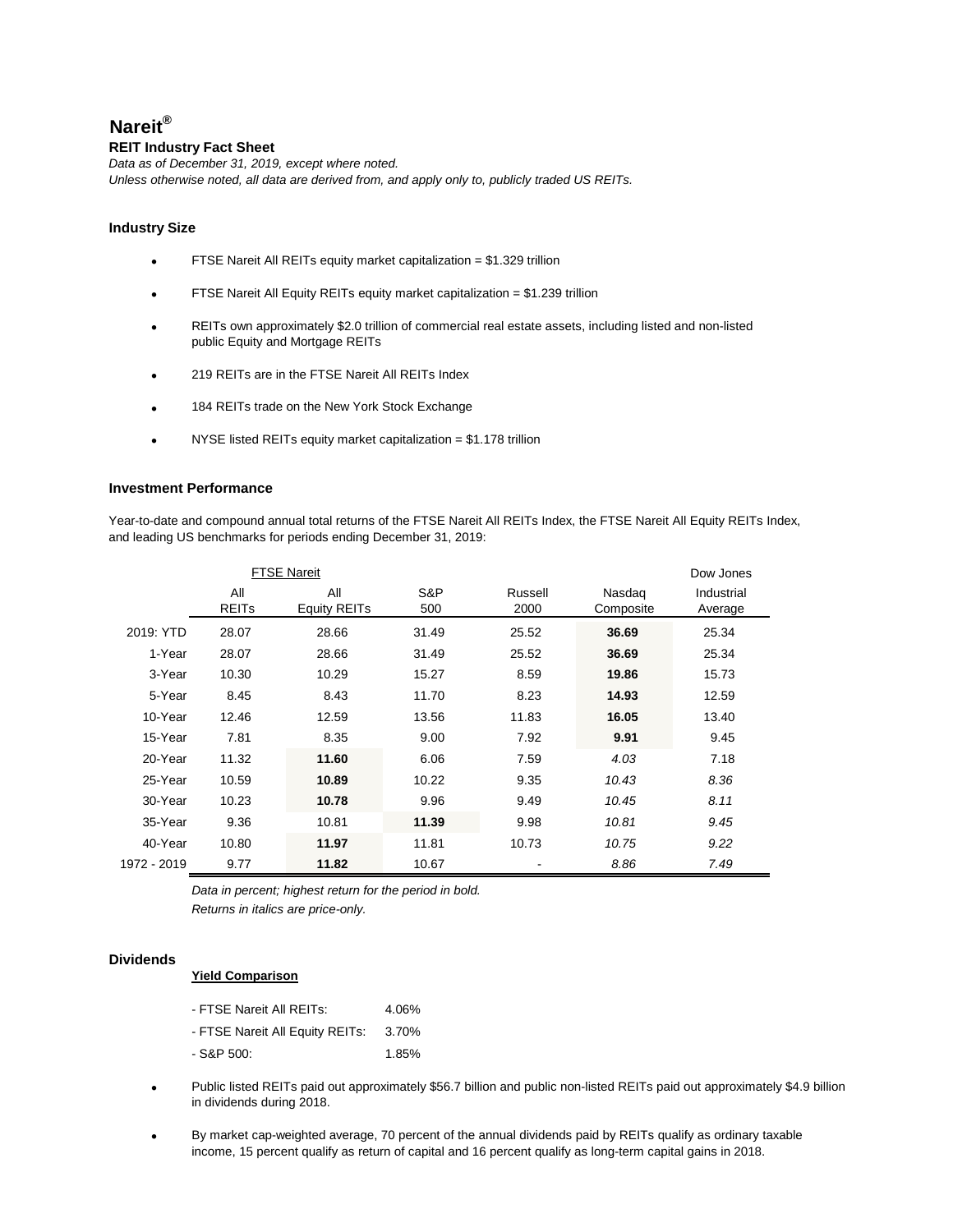## **Nareit® REIT Industry Fact Sheet**

*Data as of December 31, 2019, except where noted. Unless otherwise noted, all data are derived from, and apply only to, publicly traded US REITs.*

## **Leverage and Coverage Ratios**

*(Data as of 2019: Q3)*

### Equity REITs

- Debt Ratio: 27.5%
- Coverage Ratio: 4.6x
- Fixed Charge Ratio: 4.3x
- 66 Equity REITs are rated investment grade, 74% by equity market capitalization.

## All REITs

- Debt Ratio: 39.8%
- Coverage Ratio: 3.0x
- Fixed Charge Ratio: 2.8x
- 66 REITs are rated investment grade, 69% by equity market capitalization.
	- *Debt ratio equals total debt divided by total market capitalization. Total market capitalization is the sum of total debt and implied equity market capitalization (common shares plus operating partnership units).*
	- *Coverage ratio equals EBITDA divided by interest expense.*
	- *Fixed charge ratio equals EBITDA divided by interest expense plus preferred dividends.*

### **Average Daily Dollar Trading Volume**

- December 2019: \$7.8 billion
- December 2014: \$5.7 billion
- December 2009: \$2.9 billion

## **Capital Offerings**

|                     | 2019: YTD    |              |  |  |  |  |
|---------------------|--------------|--------------|--|--|--|--|
|                     | Number       | Capital      |  |  |  |  |
|                     | of Offerings | Raised (\$M) |  |  |  |  |
| <b>IPOs</b>         | 2            | 220          |  |  |  |  |
| Secondary Common    | 84           | 31,995       |  |  |  |  |
| Secondary Preferred | 27           | 4,454        |  |  |  |  |
| Secondary Debt      | 133          | 63,146       |  |  |  |  |
| <b>ATM</b>          |              | 9,550        |  |  |  |  |
| Total               | 246          | 109,364      |  |  |  |  |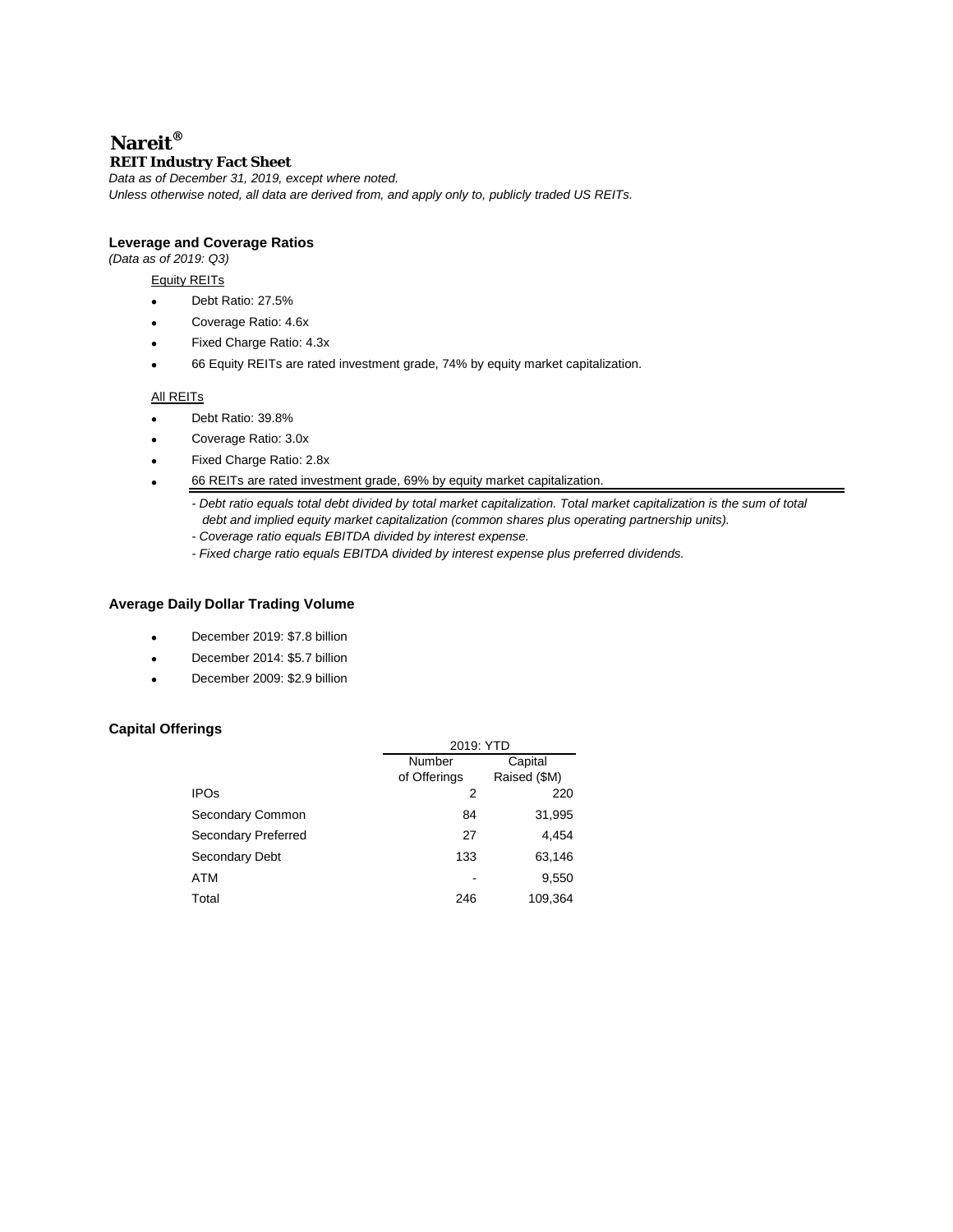## **Exhibit 1 Investment Performance: FTSE Nareit US Real Estate Index Series**

**December 31, 2019**

|                                                 | <b>FTSE Nareit All REITs</b> |             | <b>FTSE Nareit Composite</b> |         | <b>FTSE Nareit Real Estate 50</b> |                    | <b>FTSE Nareit All Equity REITs</b> |             |                    | <b>FTSE Nareit Equity REITs</b> |             |                    | <b>FTSE Nareit Mortgage REITs</b> |             |                    |         |             |                    |
|-------------------------------------------------|------------------------------|-------------|------------------------------|---------|-----------------------------------|--------------------|-------------------------------------|-------------|--------------------|---------------------------------|-------------|--------------------|-----------------------------------|-------------|--------------------|---------|-------------|--------------------|
|                                                 |                              | Returns (%) | Dividend                     |         | Returns (%)                       | Dividend           |                                     | Returns (%) | Dividend           |                                 | Returns (%) | Dividend           |                                   | Returns (%) | Dividend           |         | Returns (%) | Dividend           |
| Period                                          | Total                        | Price       | Yield <sup>2</sup>           | Total   | Price                             | Yield <sup>2</sup> | Total                               | Price       | Yield <sup>2</sup> | Total                           | Price       | Yield <sup>2</sup> | Total                             | Price       | Yield <sup>2</sup> | Total   | Price       | Yield <sup>2</sup> |
| Annual (including current year to date)         |                              |             |                              |         |                                   |                    |                                     |             |                    |                                 |             |                    |                                   |             |                    |         |             |                    |
| 2014                                            | 27.15                        | 21.93       | 4.00                         | 27.23   | 22.00                             | 4.06               | 28.73                               | 23.86       | 3.77               | 28.03                           | 23.44       | 3.56               | 30.14                             | 25.25       | 3.65               | 17.88   | 6.30        | 10.66              |
| 2015                                            | 2.29                         | $-1.95$     | 4.30                         | 2.05    | $-2.20$                           | 4.33               | 4.40                                | 0.42        | 3.74               | 2.83                            | $-0.98$     | 3.85               | 3.20                              | $-0.68$     | 3.92               | $-8.88$ | $-18.48$    | 12.15              |
| 2016                                            | 9.28                         | 4.97        | 4.32                         | 9.37    | 5.05                              | 4.34               | 5.52                                | 1.91        | 3.93               | 8.63                            | 4.77        | 3.96               | 8.52                              | 4.63        | 4.01               | 22.85   | 10.00       | 10.60              |
| 2017                                            | 9.27                         | 4.77        | 4.27                         | 9.29    | 4.76                              | 4.29               | 9.23                                | 5.01        | 3.78               | 8.67                            | 4.52        | 3.94               | 5.23                              | 1.04        | 4.15               | 19.79   | 8.73        | 9.83               |
| 2018                                            | $-4.10$                      | $-8.34$     | 4.80                         | $-3.94$ | $-8.21$                           | 4.82               | $-2.12$                             | $-6.02$     | 4.20               | $-4.04$                         | $-7.95$     | 4.37               | $-4.62$                           | $-8.72$     | 4.63               | $-2.52$ | $-12.30$    | 11.48              |
| 2019                                            | 28.07                        | 22.95       | 4.06                         | 28.21   | 23.03                             | 4.07               | 29.22                               | 24.59       | 3.52               | 28.66                           | 23.95       | 3.70               | 26.00                             | 21.07       | 3.97               | 21.33   | 9.62        | 9.77               |
| Quarter (including current quarter to date)     |                              |             |                              |         |                                   |                    |                                     |             |                    |                                 |             |                    |                                   |             |                    |         |             |                    |
| 2018: Q3                                        | 1.03                         | $-0.06$     | 4.36                         | 1.01    | $-0.09$                           | 4.37               | 1.19                                | 0.19        | 3.98               | 0.87                            | $-0.13$     | 4.00               | 1.23                              | 0.18        | 4.19               | 2.93    | 0.33        | 10.10              |
| Q <sub>4</sub>                                  | $-6.11$                      | $-7.24$     | 4.80                         | $-6.04$ | $-7.17$                           | 4.82               | $-3.63$                             | $-4.63$     | 4.20               | $-6.06$                         | $-7.09$     | 4.37               | $-6.73$                           | $-7.80$     | 4.63               | $-5.73$ | $-8.42$     | 11.48              |
| 2019: Q1                                        | 16.70                        | 15.53       | 4.13                         | 16.72   | 15.55                             | 4.14               | 17.15                               | 16.09       | 3.67               | 17.17                           | 16.10       | 3.72               | 16.33                             | 15.15       | 4.00               | 10.11   | 7.62        | 10.61              |
| Q2                                              | 1.77                         | 0.68        | 4.14                         | 1.67    | 0.58                              | 4.15               | 2.33                                | 1.34        | 3.65               | 1.79                            | 0.81        | 3.75               | 1.24                              | 0.23        | 4.03               | $-0.24$ | $-3.00$     | 10.27              |
| Q3                                              | 7.24                         | 6.22        | 3.93                         | 7.39    | 6.34                              | 3.93               | 7.77                                | 6.83        | 3.47               | 7.73                            | 6.76        | 3.54               | 7.80                              | 6.76        | 3.79               | 2.09    | $-0.19$     | 10.22              |
| Q <sub>4</sub>                                  | 0.55                         | $-0.49$     | 4.06                         | 0.60    | $-0.46$                           | 4.07               | 0.03                                | $-0.87$     | 3.52               | 0.13                            | $-0.80$     | 3.70               | $-0.76$                           | $-1.75$     | 3.97               | 8.19    | 5.20        | 9.77               |
| <b>Month</b>                                    |                              |             |                              |         |                                   |                    |                                     |             |                    |                                 |             |                    |                                   |             |                    |         |             |                    |
| 2019: Jul                                       | 1.58                         | 1.44        | 4.06                         | 1.59    | 1.45                              | 4.07               | 1.82                                | 1.74        | 3.59               | 1.54                            | 1.42        | 3.69               | 1.28                              | 1.13        | 3.97               | 2.31    | 2.05        | 10.02              |
| Aug                                             | 3.40                         | 3.17        | 3.97                         | 3.49    | 3.26                              | 3.98               | 4.46                                | 4.21        | 3.48               | 4.14                            | 3.91        | 3.58               | 3.40                              | 3.12        | 3.87               | $-6.48$ | $-6.66$     | 10.74              |
| Sep                                             | 2.11                         | 1.50        | 3.93                         | 2.14    | 1.50                              | 3.93               | 1.33                                | 0.76        | 3.47               | 1.88                            | 1.31        | 3.54               | 2.93                              | 2.37        | 3.79               | 6.70    | 4.79        | 10.22              |
| Oct                                             | 1.14                         | 1.02        | 3.92                         | 1.19    | 1.04                              | 3.92               | 0.86                                | 0.78        | 3.44               | 1.08                            | 0.97        | 3.54               | 1.37                              | 1.22        | 3.77               | 2.88    | 2.32        | 10.02              |
| Nov                                             | $-1.35$                      | $-1.57$     | 3.97                         | $-1.37$ | $-1.58$                           | 3.97               | $-1.52$                             | $-1.74$     | 3.50               | $-1.54$                         | $-1.76$     | 3.59               | $-1.51$                           | $-1.76$     | 3.84               | 1.47    | 1.28        | 9.89               |
| Dec                                             | 0.77                         | 0.08        | 4.06                         | 0.80    | 0.10                              | 4.07               | 0.70                                | 0.10        | 3.52               | 0.61                            | 0.01        | 3.70               | $-0.60$                           | $-1.19$     | 3.97               | 3.63    | 1.52        | 9.77               |
| Week (including current week to date)           |                              |             |                              |         |                                   |                    |                                     |             |                    |                                 |             |                    |                                   |             |                    |         |             |                    |
| 29-Nov-19                                       | 1.66                         | 1.63        | 3.97                         | 1.65    | 1.63                              | 3.97               | 1.46                                | 1.44        | 3.50               | 1.67                            | 1.65        | 3.59               | 1.68                              | 1.65        | 3.84               | 1.38    | 1.25        | 9.89               |
| 6-Dec-19                                        | $-0.22$                      | $-0.25$     | 3.98                         | $-0.22$ | $-0.26$                           | 3.98               | $-0.38$                             | $-0.40$     | 3.51               | $-0.29$                         | $-0.32$     | 3.60               | $-0.38$                           | $-0.39$     | 3.86               | 0.76    | 0.76        | 9.81               |
| 13-Dec-19                                       | $-2.63$                      | $-2.79$     | 4.10                         | $-2.62$ | $-2.77$                           | 4.11               | $-2.55$                             | $-2.72$     | 3.62               | $-2.81$                         | $-2.97$     | 3.73               | -3.36                             | $-3.50$     | 4.00               | 0.43    | 0.33        | 9.78               |
| 20-Dec-19                                       | 2.46                         | 2.40        | 4.01                         | 2.47    | 2.42                              | 4.01               | 2.36                                | 2.33        | 3.54               | 2.51                            | 2.46        | 3.64               | 1.80                              | 1.74        | 3.93               | 1.90    | 1.83        | 9.60               |
| 27-Dec-19                                       | 0.48                         | 0.40        | 4.00                         | 0.48    | 0.40                              | 4.01               | 0.57                                | 0.50        | 3.52               | 0.43                            | 0.36        | 3.64               | 0.48                              | 0.44        | 3.92               | 1.28    | 0.99        | 9.53               |
| 31-Dec-19                                       | 0.75                         | 0.38        | 4.06                         | 0.75    | 0.37                              | 4.07               | 0.76                                | 0.47        | 3.52               | 0.85                            | 0.56        | 3.70               | 0.94                              | 0.59        | 3.97               | $-0.76$ | $-2.35$     | 9.77               |
| Historical (compound annual rates at month-end) |                              |             |                              |         |                                   |                    |                                     |             |                    |                                 |             |                    |                                   |             |                    |         |             |                    |
| 1-Year                                          | 28.07                        | 22.95       |                              | 28.21   | 23.03                             |                    | 29.22                               | 24.59       |                    | 28.66                           | 23.95       |                    | 26.00                             | 21.07       |                    | 21.33   | 9.62        |                    |
| 3-Year                                          | 10.30                        | 5.69        |                              | 10.41   | 5.76                              |                    | 11.38                               | 7.13        |                    | 10.29                           | 6.05        |                    | 8.14                              | 3.74        |                    | 12.31   | 1.49        |                    |
| 5-Year                                          | 8.45                         | 3.98        |                              | 512.56  | 195.82                            |                    | 8.76                                | 4.70        |                    | 8.43                            | 4.35        |                    | 7.21                              | 3.02        |                    | 9.66    | $-1.29$     |                    |
| 10-Year                                         | 12.46                        | 7.70        |                              | 147.50  | 71.99                             |                    | 12.30                               | 7.91        |                    | 12.59                           | 8.44        |                    | 11.94                             | 7.68        |                    | 10.15   | $-1.75$     |                    |
| 15-Year                                         | 7.81                         | 2.90        |                              | 82.97   | 43.55                             |                    | 8.27                                | 3.74        |                    | 8.35                            | 3.98        |                    | 7.94                              | 3.49        |                    | 1.16    | $-9.83$     |                    |
| 20-Year                                         | 11.32                        | 5.58        |                              | 57.32   | 31.15                             |                    | 11.56                               | 6.39        |                    | 11.60                           | 6.35        |                    | 11.28                             | 5.98        |                    | 9.35    | $-2.98$     |                    |
| 25-Year                                         | 10.59                        | 4.48        |                              | 43.69   | 24.22                             |                    |                                     |             |                    | 10.89                           | 5.22        |                    | 10.64                             | 4.92        |                    | 8.23    | $-3.44$     |                    |
| 30-Year                                         | 10.23                        | 3.50        |                              | 35.27   | 19.81                             |                    |                                     |             |                    | 10.78                           | 4.56        |                    | 10.56                             | 4.32        |                    | 6.64    | $-5.26$     |                    |
| 35-Year                                         | 9.36                         | 2.19        |                              | 29.55   | 16.76                             |                    |                                     |             |                    | 10.81                           | 4.30        |                    | 10.63                             | 4.09        |                    | 5.21    | $-6.54$     |                    |
| 40-Year                                         | 10.80                        | 3.05        |                              | 25.43   | 14.52                             |                    | $\blacksquare$                      |             |                    | 11.97                           | 4.77        |                    | 11.81                             | 4.58        |                    | 6.78    | $-5.14$     |                    |

Source: FTSE™, Nareit®.

Notes:

1 The FTSE Nareit Real Estate 50™ is designed to measure the performance of larger and more frequently traded REITs.

<sup>2</sup> Dividend yield quoted in percent for the period end.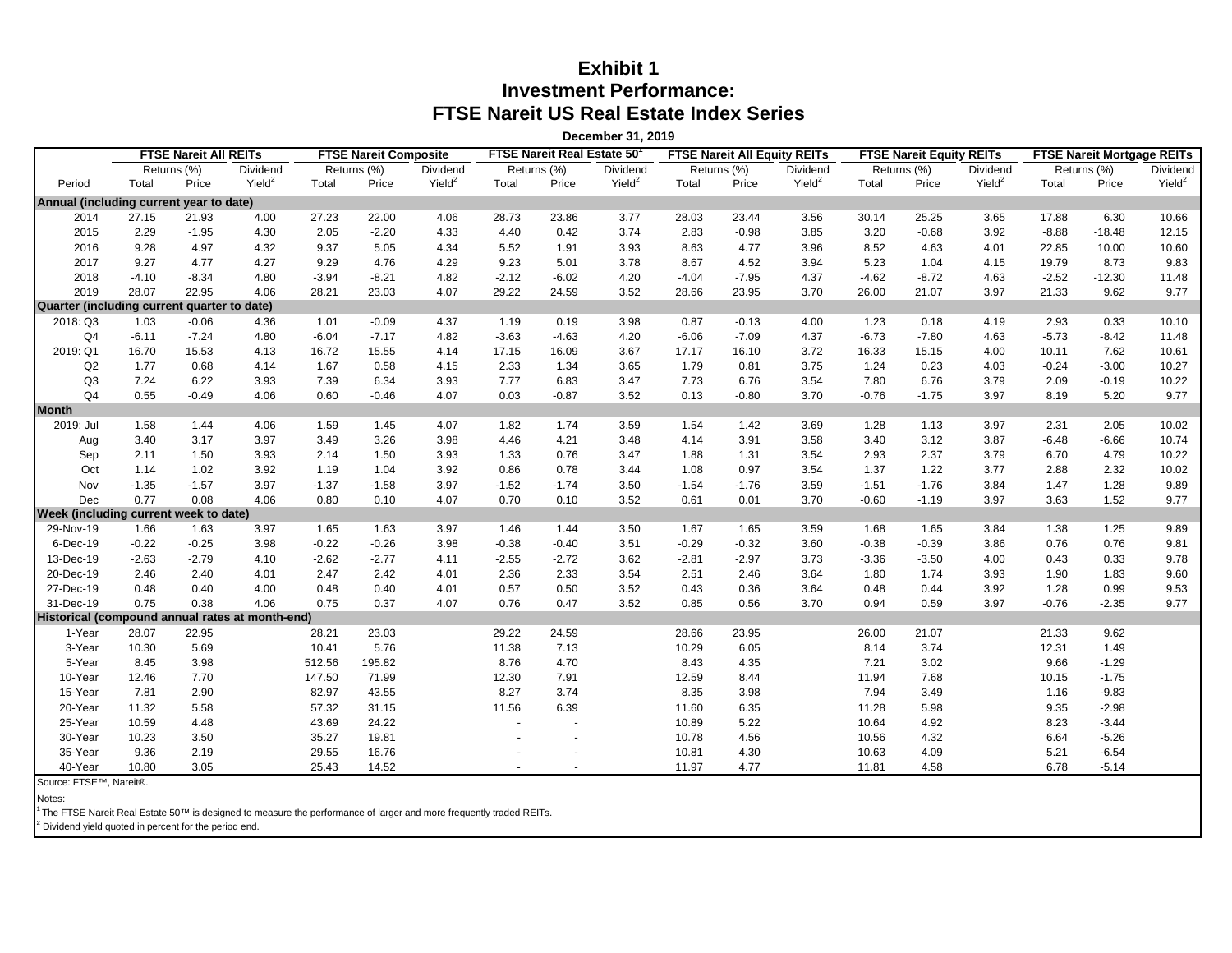| December 31, 2019                                                                    |                     |                                |                                          |                                  |                                         |                                                        |                                                        |  |  |  |
|--------------------------------------------------------------------------------------|---------------------|--------------------------------|------------------------------------------|----------------------------------|-----------------------------------------|--------------------------------------------------------|--------------------------------------------------------|--|--|--|
|                                                                                      | Number of           |                                | Total Return (%)                         | <b>Dividend</b>                  | Market Capitalization (\$) <sup>1</sup> |                                                        |                                                        |  |  |  |
| <b>Sector</b>                                                                        | <b>Constituents</b> | 2018                           | <b>December</b>                          | 2019: YTD                        | Yield (%)                               | <b>Equity</b>                                          | Implied                                                |  |  |  |
|                                                                                      |                     |                                |                                          |                                  |                                         |                                                        |                                                        |  |  |  |
| FTSE Nareit All Equity REITs                                                         | 164                 | $-4.04$                        | 0.61                                     | 28.66                            | 3.70                                    | 1,238,515,118                                          | 1,276,304,727                                          |  |  |  |
| FTSE Nareit Equity REITs                                                             | 155                 | $-4.62$                        | $-0.60$                                  | 26.00                            | 3.97                                    | 1,018,121,515                                          | 1,055,876,939                                          |  |  |  |
| Industrial                                                                           | 14                  | $-2.51$                        | $-2.41$                                  | 48.71                            | 2.58                                    | 118,550,156                                            | 122,314,594                                            |  |  |  |
| Office                                                                               | 18                  | $-14.50$                       | 1.51                                     | 31.42                            | 3.11                                    | 102,713,819                                            | 109,570,333                                            |  |  |  |
| Retail<br><b>Shopping Centers</b>                                                    | 33<br>18            | $-4.96$<br>$-14.55$            | $-2.78$<br>$-2.30$                       | 10.65<br>25.03                   | 5.07<br>4.77                            | 169,474,561<br>60,151,701                              | 179,407,664<br>61,357,470                              |  |  |  |
| <b>Regional Malls</b><br>Free Standing                                               | 7<br>8              | $-6.99$<br>13.93               | $-1.75$<br>$-4.34$                       | $-9.13$<br>24.76                 | 6.58<br>3.87                            | 54,211,115<br>55, 111, 745                             | 62,398,838<br>55,651,357                               |  |  |  |
| Residential<br>Apartments<br><b>Manufactured Homes</b><br><b>Single Family Homes</b> | 21<br>15<br>3<br>3  | 3.09<br>3.70<br>11.43<br>44.30 | $-3.37$<br>$-3.06$<br>$-6.46$<br>$-1.59$ | 30.89<br>26.32<br>49.09<br>44.30 | 2.64<br>2.96<br>1.93<br>1.54            | 188,671,961<br>136,687,023<br>27,369,902<br>24,615,036 | 195,747,614<br>141,350,090<br>28,182,004<br>26,215,520 |  |  |  |
| Diversified                                                                          | 16                  | $-12.52$                       | $-0.47$                                  | 24.10                            | 5.78                                    | 62,955,719                                             | 66,096,428                                             |  |  |  |
| Lodging/Resorts                                                                      | 15                  | $-12.82$                       | 5.20                                     | 15.65                            | 6.89                                    | 45,828,494                                             | 46,200,137                                             |  |  |  |
| <b>Health Care</b>                                                                   | 17                  | 7.58                           | $-0.73$                                  | 21.20                            | 4.90                                    | 123,106,053                                            | 124,040,647                                            |  |  |  |
| Self Storage                                                                         | 5                   | 2.94                           | 1.50                                     | 13.70                            | 3.72                                    | 63,946,330                                             | 66,310,735                                             |  |  |  |
| Timber                                                                               | 4                   | $-31.96$                       | 3.69                                     | 42.00                            | 4.26                                    | 30,226,918                                             | 30,226,918                                             |  |  |  |
| Infrastructure                                                                       | 5                   | 41.95                          | 6.90                                     | 41.95                            | 2.14                                    | 190,166,685                                            | 190,200,870                                            |  |  |  |
| Data Centers                                                                         | 5                   | 44.21                          | 2.18                                     | 44.21                            | 2.51                                    | 89,500,862                                             | 92,295,228                                             |  |  |  |
| Specialty                                                                            | 11                  | 27.39                          | 4.95                                     | 27.39                            | 6.15                                    | 53,373,561                                             | 53,893,560                                             |  |  |  |
|                                                                                      |                     |                                |                                          |                                  |                                         |                                                        |                                                        |  |  |  |
| FTSE Nareit Mortgage REITs                                                           | 37                  | $-2.52$                        | 3.63                                     | 21.33                            | 9.77                                    | 82,715,783                                             | 83,327,642                                             |  |  |  |
| Home Financing<br><b>Commercial Financing</b>                                        | 23<br>14            | $-4.70$<br>3.51                | 3.57<br>3.79                             | 17.20<br>32.10                   | 10.80<br>7.53                           | 55,082,008<br>27,633,776                               | 55,112,363<br>28,215,278                               |  |  |  |

# **Exhibit 2 Investment Performance by Property Sector and Subsector**

Source: FTSE<sup>™</sup>, Nareit®.

Notes:

<sup>1</sup> Implied market capitalization is calculated as common shares outstanding plus operating partnership units, multiplied by share price. Data presented in thousands of dollars.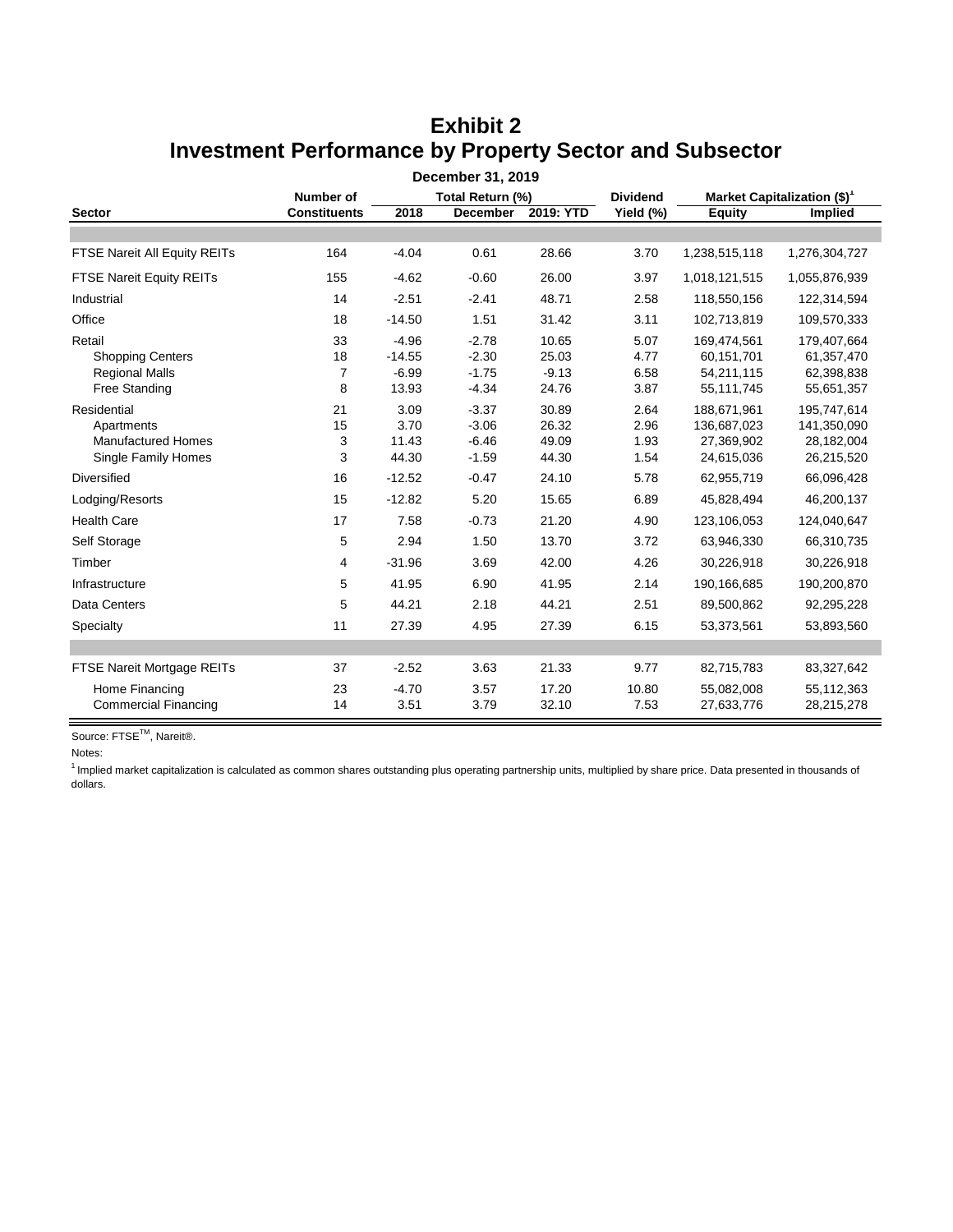## **Exhibit 3 Selected Indicators of Equity Market Performance**

(Period ending index levels and percent change)

**December 31, 2019**

| Period                                      | <b>FTSE Nareit</b><br><b>All Equity REITs</b> |                 | <b>S&amp;P 500</b>   |              | Dow Jones<br><b>Industrials</b> |              | Russell 2000         |                 | Nasdaq<br>Composite  |              | <b>US Treasury</b><br>10-Year Note <sup>1</sup> |                 |
|---------------------------------------------|-----------------------------------------------|-----------------|----------------------|--------------|---------------------------------|--------------|----------------------|-----------------|----------------------|--------------|-------------------------------------------------|-----------------|
|                                             | Levels                                        | Returns         | Levels               | Returns      | Levels                          | Returns      | Levels               | Returns         | Levels               | Returns      | Yield                                           | Change          |
| Annual (including current year to date)     |                                               |                 |                      |              |                                 |              |                      |                 |                      |              |                                                 |                 |
| 2009                                        | 6,524.25                                      | 27.99           | 1,837.50             | 26.46        | 18,335.23                       | 22.68        | 2,759.17             | 27.17           | 2,378.33             | 45.32        | 3.85                                            | 1.60            |
| 2010                                        | 8,347.58                                      | 27.95           | 2,114.29             | 15.06        | 20,913.80                       | 14.06        | 3,500.15             | 26.85           | 2,806.89             | 18.02        | 3.30                                            | $-0.55$         |
| 2011                                        | 9,039.07                                      | 8.28            | 2,158.94             | 2.11         | 22,666.87                       | 8.38         | 3,353.99             | $-4.18$         | 2,783.67             | $-0.83$      | 1.89                                            | $-1.41$         |
| 2012                                        | 10,819.84                                     | 19.70           | 2,504.44             | 16.00        | 24,987.40                       | 10.24        | 3,902.37             | 16.35           | 3,269.46             | 17.45        | 1.78                                            | $-0.11$         |
| 2013                                        | 11,128.83                                     | 2.86            | 3,315.59             | 32.39        | 32,397.14                       | 29.65        | 5,417.36             | 38.82           | 4,581.05             | 40.12        | 3.04                                            | 1.26            |
| 2014                                        | 14,247.97                                     | 28.03           | 3,769.44             | 13.69        | 35,650.39                       | 10.04        | 5,682.50             | 4.89            | 5,256.55             | 14.75        | 2.17                                            | $-0.87$         |
| 2015                                        | 14,650.51                                     | 2.83            | 3,821.60             | 1.38         | 35,726.03                       | 0.21         | 5,431.67             | $-4.41$         | 5,622.56             | 6.96         | 2.27                                            | 0.10            |
| 2016                                        | 15,914.73                                     | 8.63            | 4,278.66             | 11.96        | 41,619.65                       | 16.50        | 6,589.05             | 21.31           | 6,121.12             | 8.87         | 2.45                                            | 0.18            |
| 2017                                        | 17,295.16                                     | 8.67            | 5,212.76             | 21.83        | 53,317.96                       | 28.11        | 7,554.17             | 14.65           | 7,935.29             | 29.64        | 2.40                                            | $-0.05$         |
| 2018                                        | 16,595.65                                     | $-4.04$         | 4,984.22             | $-4.38$      | 51,462.77                       | $-3.48$      | 6,722.15             | $-11.01$        | 7,709.91             | $-2.84$      | 2.69                                            | 0.29            |
| 2019                                        | 21,352.44                                     | 28.66           | 6,553.57             | 31.49        | 64,505.48                       | 25.34        | 8,437.98             | 25.52           | 10,539.04            | 36.69        | 1.92                                            | $-0.77$         |
| Quarter (inlcuding current quarter to date) |                                               |                 |                      |              |                                 |              |                      |                 |                      |              |                                                 |                 |
| 2018: Q1                                    | 16,142.71                                     | $-6.66$         | 5,173.19             | $-0.76$      | 52,270.30                       | $-1.96$      | 7,547.81             | $-0.08$         | 8,140.58             | 2.59         | 2.74                                            | 0.34            |
| Q2                                          | 17,514.65                                     | 8.50            | 5,350.83             | 3.43         | 52,930.99                       | 1.26         | 8,133.04             | 7.75            | 8,678.85             | 6.61         | 2.85                                            | 0.11            |
| Q3                                          | 17,667.15                                     | 0.87            | 5,763.42             | 7.71         | 58,028.52                       | 9.63         | 8,423.91             | 3.58            | 9,322.12             | 7.41         | 3.05                                            | 0.20            |
| Q4                                          | 16,595.65                                     | $-6.06$         | 4,984.22             | $-13.52$     | 51,462.77                       | $-11.31$     | 6,722.15             | $-20.20$        | 7,709.91             | $-17.29$     | 2.69                                            | $-0.36$         |
| 2019: Q1                                    | 19,445.86                                     | 17.17           | 5,664.46             | 13.65        | 57,541.76                       | 11.81        | 7,702.52             | 14.58           | 9,005.73             | 16.81        | 2.41                                            | $-0.28$         |
| Q <sub>2</sub>                              | 19,793.88                                     | 1.79            | 5,908.25             | 4.30         | 59,387.38                       | 3.21         | 7,863.89             | 2.10            | 9,354.19             | 3.87         | 2.00                                            | $-0.41$         |
| Q3                                          | 21,323.97                                     | 7.73            | 6,008.59             | 1.70         | 60,471.49                       | 1.83         | 7,675.09             | $-2.40$         | 9,370.88             | 0.18         | 1.68                                            | $-0.32$         |
| Q4                                          | 21,352.44                                     | 0.13            | 6,553.57             | 9.07         | 64,505.48                       | 6.67         | 8,437.98             | 9.94            | 10,539.04            | 12.47        | 1.92                                            | 0.24            |
| <b>Month</b>                                |                                               |                 |                      |              |                                 |              |                      |                 |                      |              |                                                 |                 |
| 2018: Dec                                   | 16,595.65                                     | $-7.89$         | 4,984.22             | $-9.03$      | 51,462.77                       | $-8.59$      | 6,722.15             | $-11.88$        | 7,709.91             | $-9.40$      | 2.69                                            | $-0.32$         |
| 2019: Jan                                   | 18,517.39                                     | 11.58           | 5,383.63             | 8.01         | 55,215.78                       | 7.29         | 7,478.39             | 11.25           | 8,464.37             | 9.79         | 2.63                                            | $-0.06$         |
| Feb                                         | 18,617.67                                     | 0.54            | 5,556.49             | 3.21         | 57,441.71                       | 4.03         | 7,867.17             | 5.20            | 8,768.87             | 3.60         | 2.73                                            | 0.10            |
| Mar                                         | 19,445.86<br>19,400.80                        | 4.45<br>$-0.23$ | 5,664.46<br>5,893.81 | 1.94<br>4.05 | 57,541.76<br>59,072.70          | 0.17<br>2.66 | 7,702.52<br>7,964.18 | $-2.09$<br>3.40 | 9,005.73<br>9,435.63 | 2.70<br>4.77 | 2.41<br>2.51                                    | $-0.32$<br>0.10 |
| Apr<br>May                                  | 19,525.76                                     | 0.64            | 5,519.27             | $-6.35$      | 55,341.28                       | $-6.32$      | 7,344.78             | $-7.78$         | 8,700.95             | $-7.79$      | 2.14                                            | $-0.37$         |
| Jun                                         | 19,793.88                                     | 1.37            | 5,908.25             | 7.05         | 59,387.38                       | 7.31         | 7,863.89             | 7.07            | 9,354.19             | 7.51         | 2.00                                            | $-0.14$         |
| Jul                                         | 20,098.76                                     | 1.54            | 5,993.17             | 1.44         | 60,049.75                       | 1.12         | 7,909.16             | 0.58            | 9,555.75             | 2.15         | 2.02                                            | 0.02            |
| Aug                                         | 20,931.02                                     | 4.14            | 5,898.23             | $-1.58$      | 59,254.75                       | $-1.32$      | 7,518.66             | -4.94           | 9,320.85             | $-2.46$      | 1.50                                            | $-0.52$         |
| Sep                                         | 21,323.97                                     | 1.88            | 6,008.59             | 1.87         | 60,471.49                       | 2.05         | 7,675.09             | 2.08            | 9,370.88             | 0.54         | 1.68                                            | 0.18            |
| Oct                                         | 21,554.83                                     | 1.08            | 6,138.73             | 2.17         | 60,825.51                       | 0.59         | 7,877.23             | 2.63            | 9,718.74             | 3.71         | 1.69                                            | 0.01            |
| Nov                                         | 21,222.26                                     | $-1.54$         | 6,361.56             | 3.63         | 63,323.35                       | 4.11         | 8,201.49             | 4.12            | 10,170.16            | 4.64         | 1.78                                            | 0.09            |
| Dec                                         | 21,352.44                                     | 0.61            | 6,553.57             | 3.02         | 64,505.48                       | 1.87         | 8,437.98             | 2.88            | 10,539.04            | 3.63         | 1.92                                            | 0.14            |
| Historical (compound annual rates)          |                                               |                 |                      |              |                                 |              |                      |                 |                      |              |                                                 |                 |
| 1-Year                                      |                                               | 28.66           |                      | 31.49        |                                 | 25.34        |                      | 25.52           |                      | 36.69        |                                                 |                 |
| 3-Year                                      |                                               | 10.29           |                      | 15.27        |                                 | 15.73        |                      | 8.59            |                      | 19.86        |                                                 |                 |
| 5-Year                                      |                                               | 8.43            |                      | 11.70        |                                 | 12.59        |                      | 8.23            |                      | 14.93        |                                                 |                 |
| 10-Year                                     |                                               | 12.59           |                      | 13.56        |                                 | 13.40        |                      | 11.83           |                      | 16.05        |                                                 |                 |
| 15-Year                                     |                                               | 8.35            |                      | 9.00         |                                 | 9.45         |                      | 7.92            |                      | 9.91         |                                                 |                 |
| 20-Year                                     |                                               | 11.60           |                      | 6.06         |                                 | 7.18         |                      | 7.59            |                      | 4.03         |                                                 |                 |
| 25-Year                                     |                                               | 10.89           |                      | 10.22        |                                 | 8.36         |                      | 9.35            |                      | 10.43        |                                                 |                 |
| 30-Year                                     |                                               | 10.78           |                      | 9.96         |                                 | 8.11         |                      | 9.49            |                      | 10.45        |                                                 |                 |
| 35-Year                                     |                                               | 10.81           |                      | 11.39        |                                 | 9.45         |                      | 9.98            |                      | 10.81        |                                                 |                 |
| 40-Year                                     |                                               | 11.97           |                      | 11.81        |                                 | 9.22         |                      | 10.73           |                      | 10.75        |                                                 |                 |

Source: Nareit®, FactSet.

 $1$  Ten-year constant maturity Treasury note

Returns in italics are price-only.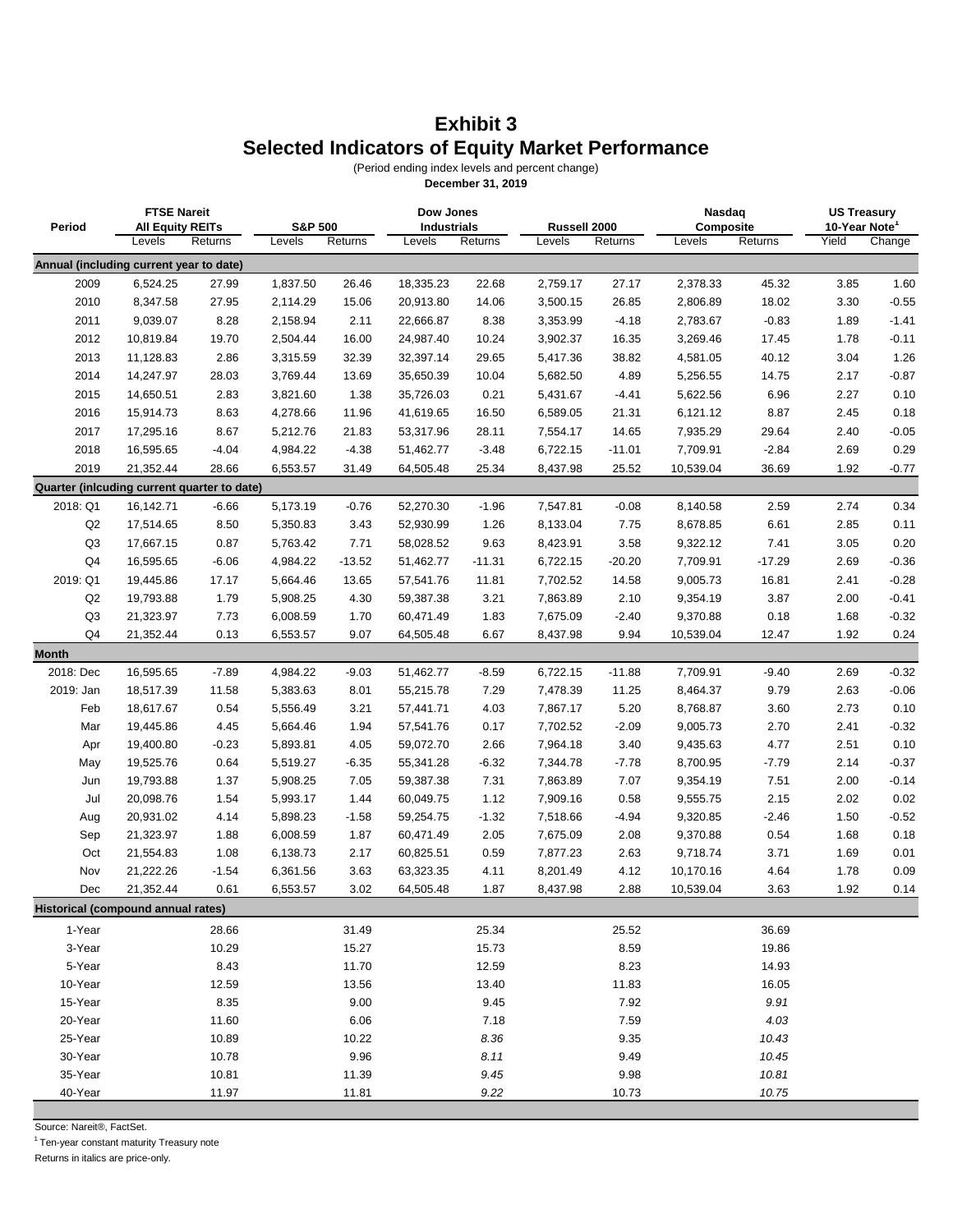## **Exhibit 4 Historical Offerings of Securities**

|                         |              |                                                |                         |                                |                         | December 31, 2019              |                  |                                |                           |                       |                                |  |
|-------------------------|--------------|------------------------------------------------|-------------------------|--------------------------------|-------------------------|--------------------------------|------------------|--------------------------------|---------------------------|-----------------------|--------------------------------|--|
|                         |              |                                                |                         | <b>Initial</b>                 |                         |                                |                  | <b>Secondary Equity</b>        |                           | <b>Secondary Debt</b> |                                |  |
|                         | <b>Total</b> |                                                |                         | <b>Public Offerings</b>        |                         | <b>Common Shares</b>           |                  | <b>Preferred Shares</b>        | ATM Issuance <sup>1</sup> |                       | <b>Unsecured</b>               |  |
| Period                  | Number       | Capital<br>Raised (\$M)                        |                         | Capital<br>Number Raised (\$M) |                         | Capital<br>Number Raised (\$M) |                  | Capital<br>Number Raised (\$M) | Capital<br>Raised (\$M)   |                       | Capital<br>Number Raised (\$M) |  |
|                         |              | Annual Totals (including current year to date) |                         |                                |                         |                                |                  |                                |                           |                       |                                |  |
| 2011                    | 164          | 55,877                                         | 8                       | 2,307                          | 92                      | 31,075                         | 31               | 4,108                          | 4,596                     | 33                    | 13,790                         |  |
| 2012                    | 254          | 80,447                                         | 8                       | 1,822                          | 106                     | 35,143                         | 71               | 10,631                         | 7,121                     | 69                    | 25,730                         |  |
| 2013                    | 254          | 80,243                                         | 19                      | 5,732                          | 121                     | 35,756                         | 28               | 4,755                          | 3,260                     | 86                    | 30,739                         |  |
| 2014                    | 219          | 67,910                                         | 6                       | 4,067                          | 102                     | 24,106                         | 24               | 4,618                          | 4,648                     | 87                    | 30,934                         |  |
| 2015                    | 162          | 62,777                                         | 7                       | 1,423                          | 75                      | 23,433                         | 8                | 2,236                          | 3,534                     | 72                    | 32,201                         |  |
| 2016                    | 196          | 76,833                                         | 4                       | 1,690                          | 75                      | 26,158                         | 36               | 4,655                          | 7,707                     | 82                    | 37,261                         |  |
| 2017                    | 263          | 100,146                                        | 9                       | 2,950                          | 75                      | 27,875                         | 52               | 10,970                         | 8,379                     | 127                   | 50,767                         |  |
| 2018                    | 129          | 55,633                                         | 5                       | 3,264                          | 53                      | 16,654                         | 10               | 1,580                          | 8,913                     | 61                    | 25,222                         |  |
| 2019                    | 246          | 109,364                                        | $\overline{\mathbf{c}}$ | 220                            | 84                      | 31,995                         | 27               | 4,454                          | 9,550                     | 133                   | 63,146                         |  |
| <b>Quarterly Totals</b> |              |                                                |                         |                                |                         |                                |                  |                                |                           |                       |                                |  |
| 2018: Q3                | 40           | 14,627                                         | $\pmb{0}$               | 0                              | 21                      | 7,885                          | 2                | 403                            | 2,243                     | 17                    | 6,339                          |  |
| Q <sub>4</sub>          | 29           | 8,303                                          | 1                       | 3                              | 16                      | 3,728                          | 1                | 46                             | 3,431                     | 11                    | 4,527                          |  |
| 2019: Q1                | 57           | 19,600                                         | $\pmb{0}$               | 0                              | 23                      | 7,328                          | 6                | 849                            | 2,970                     | 28                    | 11,424                         |  |
| Q2                      | 54           | 24,674                                         | 1                       | 77                             | 24                      | 11,876                         | 5                | 728                            | 3,224                     | 24                    | 11,993                         |  |
| Q3                      | 81           | 34,207                                         | $\pmb{0}$               | 0                              | 22                      | 6,970                          | 9                | 1,445                          | 3,355                     | 50                    | 25,792                         |  |
| Q <sub>4</sub>          | 54           | 21,334                                         | 1                       | 143                            | 15                      | 5,820                          | 7                | 1,433                          |                           | 31                    | 13,938                         |  |
| <b>Monthly Totals</b>   |              |                                                |                         |                                |                         |                                |                  |                                |                           |                       |                                |  |
| 2018: Mar               | 11           | 2,981                                          | $\pmb{0}$               | 0                              | 5                       | 1,396                          | 1                | 115                            | $\blacksquare$            | 5                     | 1,470                          |  |
| Apr                     | 4            | 1,147                                          | $\pmb{0}$               | 0                              | 1                       | 147                            | $\pmb{0}$        | $\pmb{0}$                      |                           | 3                     | 1,000                          |  |
| May                     | 7            | 2,826                                          | 0                       | 0                              | 2                       | 689                            | 0                | $\boldsymbol{0}$               |                           | 5                     | 2,137                          |  |
| Jun                     | 12           | 3,950                                          | 1                       | 523                            | 4                       | 660                            | 1                | 316                            |                           | 6                     | 2,450                          |  |
| Jul                     | 9            | 2,929                                          | 0                       | 0                              | 6                       | 1,632                          | 0                | $\boldsymbol{0}$               |                           | 3                     | 1,297                          |  |
| Aug                     | 13           | 4,468                                          | 0                       | 0                              | 8                       | 2,168                          | 0                | $\mathbf 0$                    |                           | 5                     | 2,300                          |  |
| Sep                     | 18           | 7,230                                          | 0                       | 0                              | $\overline{7}$          | 4,085                          | $\overline{c}$   | 403                            |                           | 9                     | 2,742                          |  |
| Oct                     | 10           | 3,423                                          | 0                       | 0                              | 3                       | 712                            | $\pmb{0}$        | $\boldsymbol{0}$               |                           | 7                     | 2,711                          |  |
| Nov                     | 14           | 3,965                                          | 1                       | 3                              | 8                       | 2,100                          | 1                | 46                             |                           | 4                     | 1,816                          |  |
| Dec                     | 5            | 915                                            | $\pmb{0}$               | 0                              | 5                       | 915                            | 0                | $\boldsymbol{0}$               |                           | 0                     | 0                              |  |
| 2019: Jan               | 16           | 6,292                                          | 0                       | 0                              | $\overline{7}$          | 2,005                          | 1                | 213                            |                           | 8                     | 4,075                          |  |
| Feb                     | 26           | 8,892                                          | 0                       | 0                              | 10                      | 3,457                          | 2                | 337                            |                           | 14                    | 5,098                          |  |
| Mar                     | 15           | 4,416                                          | 0                       | $\mathbf 0$                    | 6                       | 1,867                          | 3                | 299                            |                           | 6                     | 2,250                          |  |
| Apr                     | 8            | 3,070                                          | 0                       | 0                              | 5                       | 2,440                          | 2                | 130                            |                           | 1                     | 500                            |  |
| May                     | 18           | 5,457                                          | 1                       | $77$                           | 12                      | 3,680                          | $\pmb{0}$        | $\pmb{0}$                      |                           | 5                     | 1,700                          |  |
| Jun                     | 28           | 16,148                                         | 0                       | $\pmb{0}$                      | $\boldsymbol{7}$        | 5,757                          | 3                | 598                            |                           | 18                    | 9,793                          |  |
| Jul                     | 13           | 4,543                                          | 0                       | 0                              | 8                       | 1,935                          | 0                | $\pmb{0}$                      |                           | $\,$ 5 $\,$           | 2,608                          |  |
| Aug                     | $27\,$       | 11,008                                         | 0                       | 0                              | 4                       | 869                            | 1                | 283                            |                           | 22                    | 9,857                          |  |
| Sep                     | $41$         | 18,656                                         | 0                       | 0                              | 10                      | 4,167                          | 8                | 1,162                          |                           | 23                    | 13,327                         |  |
| Oct                     | 16           | 3,212                                          | 0                       | 0                              | $\overline{\mathbf{c}}$ | 291                            | 4                | 933                            |                           | $10$                  | 1,988                          |  |
| Nov                     | 29           | 16,049                                         | 1                       | 143                            | 8                       | 4,756                          | $\boldsymbol{2}$ | 300                            |                           | 18                    | 10,850                         |  |
| Dec                     | 9            | 2,073                                          | $\boldsymbol{0}$        | 0                              | 5                       | 773                            | $\mathbf{1}$     | 200                            |                           | 3                     | 1,100                          |  |

Source: Nareit®, S&P Global Market Intelligence.

Notes:

 $1$  ATM issuance data available on a quarterly basis; 2018 data as of September 30th.